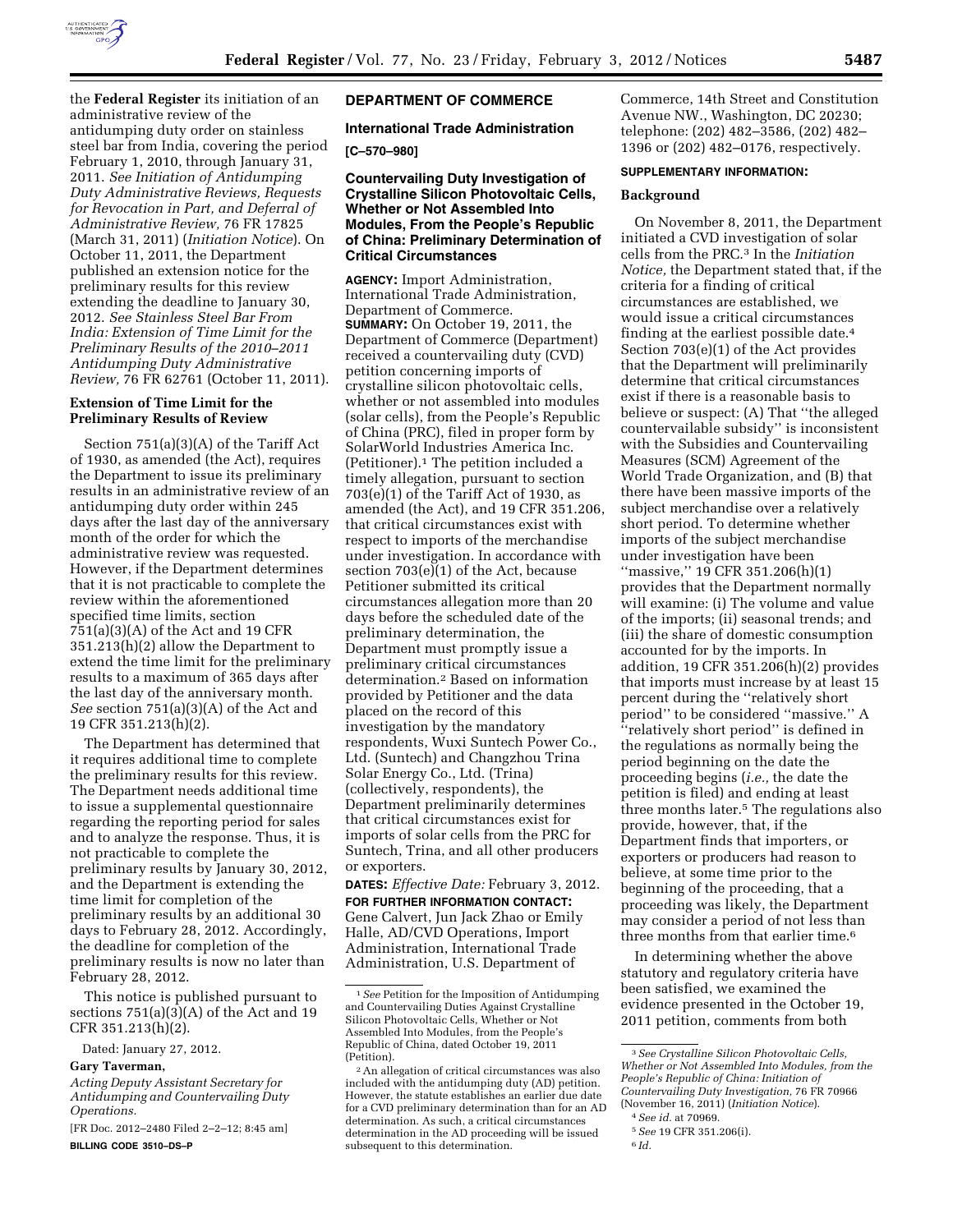Petitioner and Suntech,<sup>7</sup> and the respondents' shipment volume submissions.8

# *Alleged Countervailable Subsidy is Inconsistent With the Subsidies Agreement*

To determine whether an alleged countervailable subsidy is inconsistent with the SCM Agreement, in accordance with section  $703(e)(1)(A)$  of the Act, the Department considered the evidence currently on the record of this investigation. Specifically, the petition included allegations, supported by factual information reasonably available to Petitioner, that the following export subsidy programs were available to solar cell producers: Export Product Research and Development Fund; Subsidies for Development of ''Famous Brands'' and ''China World Top Brands;'' Sub-Central Government Subsidies for Development of ''Famous Brands'' and ''China World Top Brands;'' Funds for Outward Expansion of Industries in Guangdong Province; Income Tax Reductions for Export-Oriented FIEs; Tax Refunds for Reinvestment of FIE Profits in Export-Oriented Enterprises; Export Credit Subsidy Programs; and Export Guarantees and Insurance for Green Technology. In addition, the petition included allegations that two import substitution programs were provided to solar cell producers: Tax Reductions for FIEs Purchasing Chinese-Made Equipment and VAT Rebates on FIE Purchases of Chinese-Made Equipment. The Department has determined in previous CVD investigations of imports from the PRC that a number of these programs constitute export subsidies and import substitution subsidies.9

8The Department requested that both mandatory respondents provide data on monthly quantity and value of shipments to the United States, to be updated within two weeks after the end of each month up until a preliminary determination is issued. We requested that the respondents report quantity in terms of solar cells, solar modules, and watts. *See* Memorandum to the File, ''Crystalline Silicon Photovoltaic Cells, Whether or Not Assembled Into Modules, From the People's Republic of China: Request for Critical Circumstances Information,'' December 15, 2011.

9*See, e.g., Aluminum Extrusions From the People's Republic of China: Final Affirmative Countervailing Duty Determination,* 76 FR 18521 (April 4, 2011); *Certain Coated Paper Suitable for High-Quality Print Graphics Using Sheet-Fed Presses From the People's Republic of China: Final Affirmative Countervailing Duty Determination,* 75

Based on the record evidence available to the Department at this time, the Department has a reasonable basis to believe or suspect that the subsidy allegations identified above are inconsistent with the SCM Agreement.

#### **Massive Imports**

In determining whether there are ''massive imports'' over a ''relatively short period,'' pursuant to section 703(e)(1)(B) of the Act, the Department normally compares the import volumes of the subject merchandise for at least three months immediately preceding the filing of the petition (*i.e.,* the ''base period'') to a comparable period of at least three months following the filing of the petition (*i.e.,* the ''comparison period''). Imports normally will be considered massive when imports during the comparison period have increased by 15 percent or more compared to imports during the base period.

Based on evidence provided by Petitioner, the Department finds that pursuant to 19 CFR 351.206(i), importers, exporters or producers had reason to believe, at some time prior to the filing of the petition, that a proceeding was likely. Specifically, the Department concludes that the available factual information provided by Petitioner indicates that importers, exporters or producers had reason to believe that a proceeding was likely during September 2011.

The petition included factual information from August 24, 2009, through October 11, 2011. The factual information included commentary about the closing and/or bankruptcy of U.S. solar cell companies, articles discussing subsidies given to Chinese solar cell producers in the PRC, and articles concerning actions being taken by the U.S. Trade Representative. However, it is not until September 2011 that the information submitted explicitly refers to AD and CVD remedies.10 Given the factual information in the petition, we find that knowledge was imputed to importers, exporters or producers during September 2011.

In analyzing whether there have been massive imports, the Department typically determines whether to include a month in the base or comparison

period depending on whether the prior notice took place in the first or second half of the month. However, in this case, regardless of whether knowledge was imputed to importers, exporters or producers in the first or second half of September 2011, we find that imports have been massive over a relatively short period of time. First, the Department compared imports during a base period of May through August 2011 to imports from September through December 2011 (assuming knowledge was imputed in early September, putting that month into the comparison period). Second, we compared imports during a July through September 2011 base period to imports from October through December 2011 (assuming knowledge was imputed in late September, putting that month into the base period).

According to the monthly shipment information provided by the respondents, the volume of shipments of solar cells to the United States increased by substantially more than 15 percent for Suntech and Trina, regardless of which of these two base and comparison periods we examined.11 The data provided by the two respondents is business proprietary information (BPI), and, therefore, the exact figures are included in a separate, BPI memorandum.12

In determining if U.S. shipments from all other producers or exporters were massive, we relied on the experience of the mandatory respondents. We did not rely on data from the ITC to determine if critical circumstances existed for all other producers or exporters. After examining the ITC data for Harmonized Tariff Schedule of the United States numbers 8541.40.6020 (solar cells assembled into modules or panels) and 8541.40.6030 (solar cells, not assembled into modules or made up into panels) for the time period of June to November 2011, we found that the reported quantity amount is not uniform because it includes both modules and cells in its calculation of quantity. Therefore, based on the experience of the respondents, we find that shipments by all other producers or exporters also increased by more than 15 percent.

<sup>7</sup>*See* letter from Suntech, ''Crystalline Photovoltaic Cells, Whether or Not Assembled into Modules, from the People's Republic of China: Opposition to Petitioner's Request for a Critical Circumstances Inquiry,'' November 28, 2011, and letter from SolarWorld, ''Crystalline Silicon Photovoltaic Cells, Whether or Not Assembled Into Modules, From the People's Republic Of China: Petitioner's Critical Circumstances Rebuttal Comments,'' December 8, 2011.

FR 59212 (September 27, 2010); *Certain Kitchen Shelving and Racks From the People's Republic of China: Final Affirmative Countervailing Duty Determination,* 74 FR 37012 (July 27, 2009); *Coated Free Sheet Paper From the People's Republic of China: Final Affirmative Countervailing Duty Determination,* 72 FR 60645 (October 25, 2007).

<sup>10</sup>*See, e.g.,* Petition at Volume IV, exhibit 13 (an article by Bloomberg, dated September 8, 2011) and exhibit 16 (an article by Bloomberg, dated September 28, 2011).

<sup>11</sup>At the Department's request, the respondents provided three measures of quantity (modules, cells, and wattage). The increase is more than 15 percent regardless of which quantity figure is used.

<sup>12</sup>*See* Memorandum to The File, from Jun Jack Zhao, ''Crystalline Silicon Photovoltaic Cells, Whether or Not Assembled Into Modules, from the People's Republic of China—Monthly Shipment Q&V Analysis for Critical Circumstances'' (Preliminary Critical Circumstances Memorandum), dated concurrently with this notice.